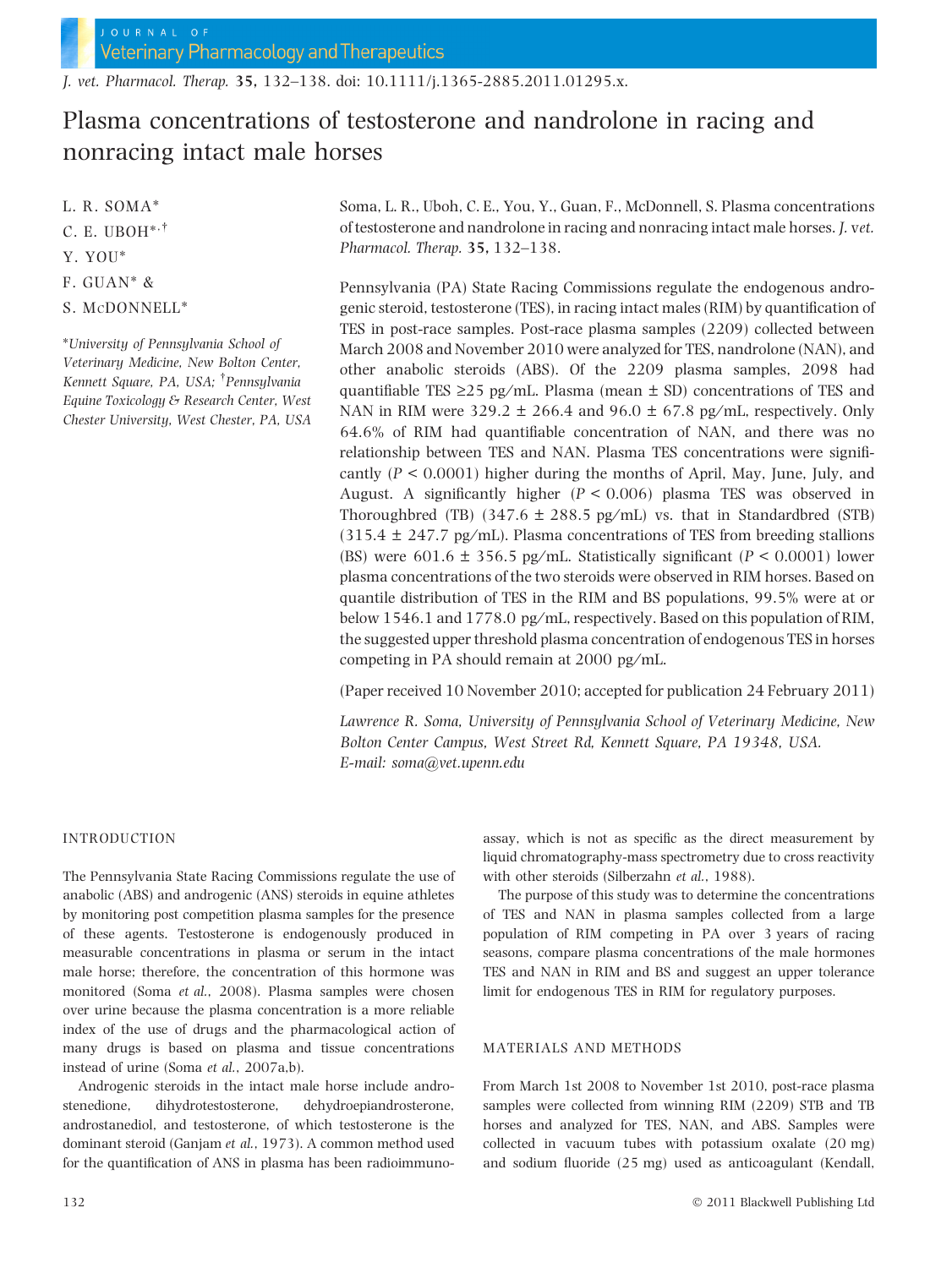Mansfield, MA, USA) and all were part of the routine postrace sample collection drug surveillance program. Due to the time spread of the sample collection, the samples from a horse racing more than once were treated as independent samples.

Plasma TES concentrations ( $\geq$ 25 pg/mL) of samples (2098) collected from RIM TB and STB horses were compared with those of 118 serum or plasma samples from 95 normal BS of various light and heavy breeds (Thoroughbred, Standardbred, Warmblood, Arabian, Gypsy Vanner, Quarter Horse, Clydesdale, Saddlebred, Connemara, Welsh and Shetland) collected either on-farm or at our reproduction referral clinic between January 2007 and August 2009; all were free of ABS. Horses aged 2–4 years were considered colts and those aged 5 years and older were horses.

European and Asian racing jurisdictions including the Fédération Équestre Internationale banned the use of androgenic and anabolic steroids in horse competitive events for the past decades. The State of Pennsylvania was the first racing jurisdiction in the United States to use plasma concentrations to ban the use of ABS and ANS in all competing racehorses; the enforcement of the ban went into effect in March 2008. A transition period from March 1st to October 1st, 2008 was put in place to allow horses to compete while the use of these compounds was being eliminated from racehorses. Testing on all horses was conducted to assure that concentrations of ABS in all racehorses and of ANS in mares and geldings were on a steady decline to reflect withdrawal of these compounds from all horses competing in PA. All veterinarians and racing organizations were notified of the proposed enforcement in ABS policy effective January 2008 to allow sufficient time to discontinue the use of these steroids before March 2008.

## Quantification of ABS and ANS

Method of quantification of ANS and ABS in plasma was performed using triple-stage quadruple mass spectrometer (Thermo Fisher Scientific, San Jose, CA, USA) as previously described (Guan et al., 2005; Guan et al., 2006; You et al., 2009). In this study, a more sensitive and high-throughput UPLC-MS/MS method was developed for quantification of eight major ABS and ANS, i.e., trenbolone, boldenone, nandrolone, methandrostenolone, testosterone, mibolerone, stanozolol, and the designer steroid tetrahydrogestrinone (THG) in equine plasma (You et al., 2009) The analytes were recovered by liquid–liquid extraction using methyl tert-butyl ether. Analyte separation was achieved on a 1.9  $\mu$ m column using UPLC system. LC separation was based on mobile phase gradient using 2 mM ammonium formate buffer and MeOH as mobile phase. Analytes were detected using a triple quadrupole mass spectrometer by positive electrospray ionization mode with selected reaction monitoring (SRM). Deuterium-labeled testosterone and stanozolol were used as dual internal standards for quantification. Total analysis time was 5 min.

The method was validated for specificity, matrix effect, linearity, sensitivity, accuracy, precision, and robustness. In brief, analytes with sharp and symmetrical peaks were eluted within 4 min. Specificity study results indicated that no endogenous interferences were observed at the same retention time as of each AAS, suggesting that the method is highly specific. The quantification linear range was  $25-10000$  pg/mL. There was no significant matrix effect observed for all analytes in plasma. Intra-day precision and accuracy were 2–15% and 91–107%, respectively. Inter-day precision and accuracy were 1–21% and 94–110%, respectively. To date, the method has been successfully used in the analysis of more than 20 000 postrace samples and is reproducibly reliable. Standard Operating Procedures employed by our laboratory for quantification of the analytes meet requirements for accreditation by the American Association for Laboratory Accreditation and ISO 17025 International Guidelines. Concentrations of TES below LOQ were considered 'detected but not quantified'.

# Statistical analysis

One-way and two-way ANOVA were used for data analysis (JMP VERSION 8.0; SAS Institute Inc., Cary, NC, USA). Plasma concentrations of TES were expressed as mean and standard deviation (SD). Univariate plot was used to determine distribution of the continuous data and to establish the 99.5% quantile. Significance was indicated when  $P < 0.05$ .

## RESULTS

#### Testosterone concentrations in racing intact males

Postrace plasma samples (2209) from RIM were collected between March 2008 and November 2010 and analyzed for TES, NAN, and other ABS. Of the 2209 plasma samples analyzed, 111 had TES of less than 25 pg/mL, of which 55 had no detectable TES. Plasma samples without or only detectable TES contained either NAN  $(110.3 \pm 186.8 \text{ pg/mL})$ , stanozolol  $(461.6 \pm 1029.0 \text{ pg/mL})$ , or boldenone (186.8  $\pm$  222.6 pg/mL). These results refer only to plasma samples collected and analyzed during the transition period (March 1–October 1, 2008) when the plasma concentrations of ABS were decreasing in all horses competing in PA because of the withdrawal period in preparation for the enforcement of the ban on ANS and ABS by the Horse and Harness Racing Commissions.

#### Seasonal variations

In RIM, the plasma concentrations of TES started to increase in March and decreased in September (Fig. 1). Plasma concentrations of TES in RIM were significantly  $(P < 0.0001)$  greater during the months of April, May, June, July, and August than in other months; the mean response was  $329.2 \pm 266.4$  pg/mL.

#### Differences in the breed of the horse

In this population of RIM, 942 plasma samples were from TB and 1267 from STB. A significantly higher ( $P < 0.006$ ) plasma TES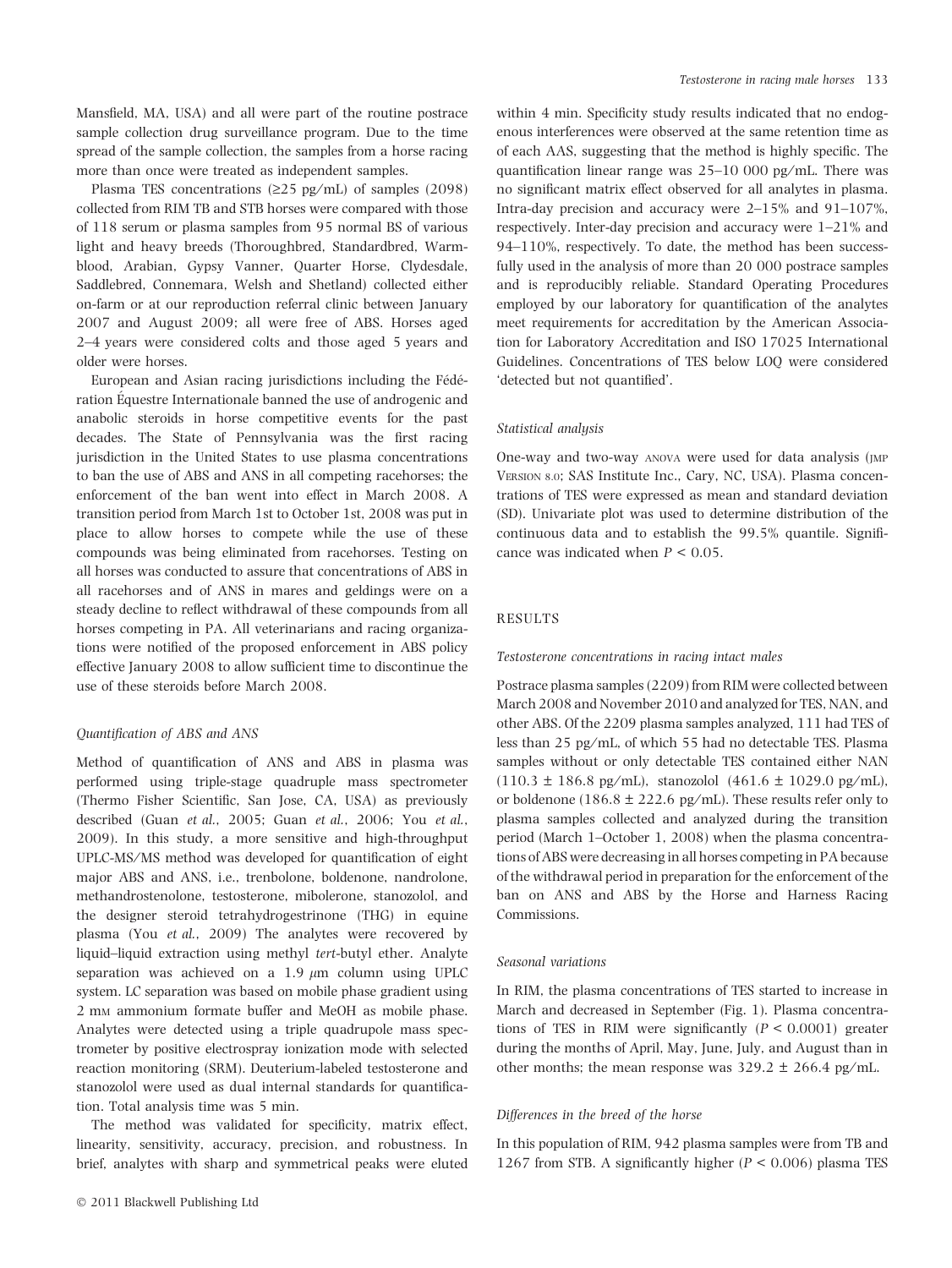

Fig. 1. Box plot of the ranges in plasma concentrations of TES in racing intact male (RIM) horses from March 2008 to November 2010 from both Thoroughbred (TB) and Standardbred (STB) racetracks in PA. Grey boxes were significantly different ( $P < 0.0001$ ). Solid line is the mean response of the data. Each box encloses 50% of the data with the median value displayed as a solid line in the box. Upper quartile and lower quartile of each box mark the 25% and 75% quartiles of the population. Extended line from the top of each box represents the inter-quartile range times 1.5 plus the upper quartile. Individual points (open circles) beyond the extended lines are outliers. The lower extended line is set by the limit of quantification, 25 pg/mL ( $n = 2098$ ).

concentration was observed in TB (347.6  $\pm$  288.5 pg/mL) vs. that in STB (315.4  $\pm$  247.7 pg/mL). Only 64.6% of the RIM with TES plasma concentrations  $>$  25 pg/mL had quantifiable concentrations of NAN. Plasma concentrations of NAN were significantly higher ( $P < 0.0001$ ) in TB (106.9  $\pm$  76.4 pg/mL) than in STB (87.7  $\pm$  59.3 pg/mL). There was no correlation between TES and NAN plasma concentrations in either of the breeds.

### Age differences

Significant differences ( $P < 0.0001$ ) were observed in plasma concentrations of TES between TB colts and horses, but not in STB colts and horses. Plasma concentrations of TES in TB colts and TB horses were  $392.2 \pm 310.1$  and  $240.2 \pm 188.4$  pg/mL, respectively, whereas those of STB colts and horses were  $312.1 \pm 220.8$ and  $327.7 \pm 294.1$  pg/mL, respectively. Statistically significant age-related differences were noted at two of the six racetracks associated with the population of horses competing at these racetracks (Table 1). Significant differences were not observed in plasma concentrations of NAN between colts and horses.

#### Differences due to racetrack

Significantly ( $P < 0.001$ ) lower plasma TES concentrations were observed at one STB racetrack (MD). Statistically significant

Table 1. Plasma concentrations of testosterone from post-race samples collected from racing intact male Standardbred (STB) and Thoroughbred (TB) racehorses competing at Pennsylvania racetracks ( $n = 2098$ ) samples)

| Racetrack  | Age of<br>horses | Number of<br>horses | Testosterone<br>(pg/mL)        |
|------------|------------------|---------------------|--------------------------------|
| CD (STB)   | $4.6 \pm 2.0^*$  | 432                 | $333.5 \pm 269.6$              |
| FAIR (STB) | $3.0 \pm 1.6^*$  | 75                  | $378.7 \pm 247.9$              |
| MD (STB)   | $4.1 \pm 1.8$    | 443                 | $274.2 \pm 201.7$ <sup>†</sup> |
| PD (STB)   | $4.1 \pm 2.0$    | 248                 | $338.3 \pm 271.9$              |
| PID (TB)   | $3.8 \pm 1.6$    | 137                 | $344.7 \pm 223.6$              |
| PN (TB)    | $4.2 \pm 1.5$    | 245                 | $348.4 \pm 282.0$              |
| PP (TB)    | $3.9 \pm 1.5$    | 518                 | $347.9 \pm 306.6$              |

\*Significantly different ( $P < 0.001$ ) in age from one another and from the other five racetracks. <sup>†</sup>Significantly different ( $P < 0.0003$ ) in TES from all other six racetracks.

age-related differences were noted at two of the six racetracks associated with the population of horses competing at these racetracks (Table 1). One TB racetrack (PID) had significantly  $(P < 0.001)$  higher plasma concentrations of NAN (144.0  $\pm$ ) 93.7 pg/mL) compared with other racetracks (91.8  $\pm$  $63.4$  pg/mL).

#### Comparison of racing (RIM) and nonracing male (BS) horses

Mean plasma concentrations of TES in RIM and BS were  $332.0 \pm 267.8$  and  $601.6 \pm 356.5$  pg/mL, respectively. Concentrations of TES in RIM were statistically lower ( $P < 0.0001$ ) than in BS.

Distribution plot of TES in 2098 plasma samples collected from RIM between March 2008 and November 2010 showed a median value of  $254.5$  pg/mL, the  $25\%$  and  $75\%$  quantiles were 151.0 and 424.5 pg/mL, respectively. Based on quantile distribution of this population, 99.5% was at or below 1546.1 pg/mL and only 10 horses were above that value. The highest TES plasma concentration in RIM horses was 2123.0 pg/mL (Fig. 2).

A distribution plot of TES collected from 118 BS showed a median value of  $557.5$  pg/mL, the  $25\%$  and  $75\%$  quantiles were 319.3 and 785.5 pg/mL, respectively. Based on quantile distribution of this population, 99.5% of the samples were at or below 1778.0 pg/mL (Fig. 2).

#### DISCUSSION

Prior to March 2008, the normal plasma concentration of TES in RIM in PA was difficult to establish due to the widespread use of ABS and TES in the racehorse population. The existing ban on the use of ANS in mares and geldings and ABS in all horses was enforced effective from March 2008 by the PA Racing Commissions. Testing in all horses was conducted to assure that concentrations of ABS in all horses and ANS in females and geldings were on a steady decline during the transition period. Veterinarians and racing organizations were notified of the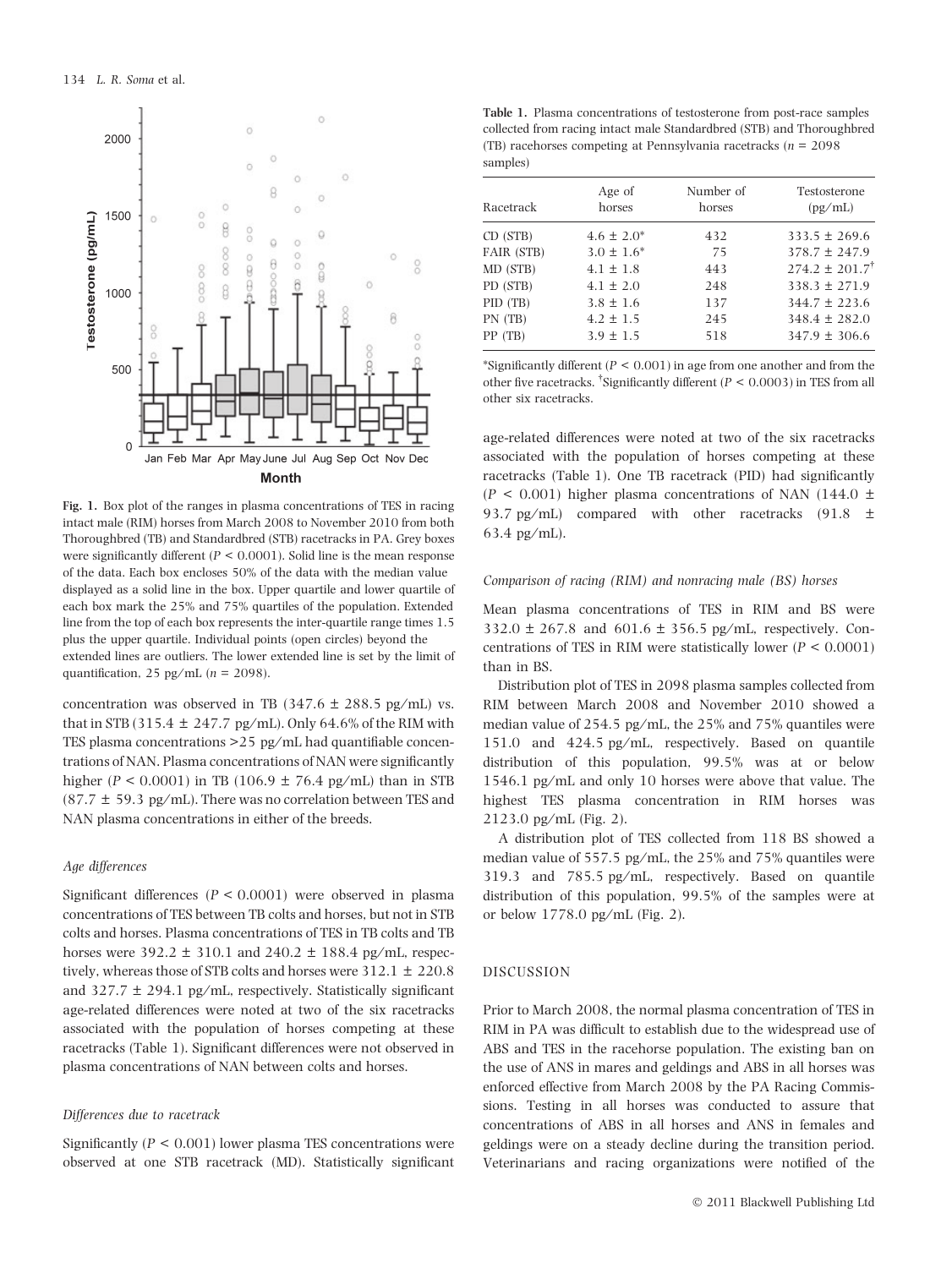

Fig. 2. Box plot of the range in plasma concentrations of TES in racing intact males (RIM) and breeding stallions (BS). Each box encloses 50% of the data with the median value displayed as a solid line in the box. Median plasma concentrations were 254.5 and 557.5 pg/mL for RIM and BS, respectively. Upper quartile and lower quartile of each box mark the 25% and 75% quartiles of the population. Extended line from the top of each box represents the inter-quartile range times 1.5 plus the upper quartile. Individual points (open circles) beyond the extended lines are outliers. The lower extended line is set by the limit of quantification,  $25$  pg/mL.

impending enforcement of the ban on the use of ABS and ANS in January 2008. Beginning in March 2008, measurable plasma concentration of ABS in all horses including RIM drastically dropped compared with a previous report (Soma et al., 2007a,b).

The effects of ABS on endogenous TES were noted during the 8-month transition period (March 1–October 1, 2008) in which 8.3% of the racing males had no quantifiable or plasma TES lower than the LOQ of 25 pg/mL. During the 10-month period and subsequent to this period, the number of horses with TES concentration lower than  $25$  pg/mL declined as the ABS positives virtually disappeared. In the regulation of ABS and ANS, once sufficient time is allowed for withdrawal from these agents, it is unlikely for a horse to be administered these agents again due to the lengthy withdrawal time.

In the RIM horses with low or no detectable plasma concentrations of TES, the administration of ABS in the months before the start of this ban probably contributed to suppression of the production of endogenous TES. Results of numerous studies have shown the negative effect of the administration of ABS on stallion sperm count and motility, testicular size and scrotal width (Squires et al., 1982; Blanchard, 1985; Garcia et al., 1987). Following the cessation of administration of ABS or TES, recovery from the effects of administered ABS or TES occurs in about 90 days (Squires et al., 1981). Studies in men have also shown a reduction in plasma TES following the administration of ABS (Harkness et al., 1975; Kilshaw et al., 1975; Holma & Adlercreutz, 1976; Clerico et al., 1981).

Plasma concentrations of TES and NAN were lower in RIM than in BS, which confirms results from previous studies (Soma et al., 2008). Concentrations of TES ranging from 65 to 1600 pg/mL have also been reported (Cox et al., 1973). Studies of harem and bachelor stallions, as well as breeding and nonbreeding mature non-racing stallions, indicate a wide range of testosterone concentrations among individuals and throughout the year, with a general pattern of greater testicular size and testosterone concentrations when stallions are exposed to females and breeding (McDonnell & Murray, 1995). Variation due to exposure to breeding and mares, no doubt, contributed to the higher concentrations of TES in BS compared with RIM.

Studies in human male athletes have shown that concentrations of TES in plasma were lower in long distance runners, master class runners, elite amateur cyclists, and wrestlers (Duclos et al., 1996; Slowinska-Lisowska & Majda, 2002; Hackney et al., 2003; Kilic et al., 2006) than in non-athletes. Based on the racing schedules of horses competing year-round, a similar effect of training with the stress of competition may also contribute to the lower plasma concentrations of TES in RIM.

Standardbred racehorses had lower concentrations of TES than TB; this observation may be due to extensive training and more frequent competition than TB. Standardbred training is more of an endurance type of training and STB horses on the average race more frequently than TB horses. The lowest plasma concentrations of TES were observed at a STB racetrack (Table 1) that competes year-round and horses generally race every 7–10 days suggesting that extensive training and frequent competition can depress TES concentration in horses as in human athletes.

All racetrack samples were collected postrace and collection time varied from 30 to 90 min after competition. It is not clear what influence acute exercise had on the concentration of TES in RIM. Under resting conditions, the plasma concentration of TES in RIM might be even lower than post race.

Studies in human male athletes have shown an increase in many hormones including TES following strenuous exercise (Jensen et al., 1991; Hackney et al., 1995; McMurray et al., 1995), which decreased toward baseline concentration within 2 h. Some investigators have suggested that the apparent increase in TES was equal in magnitude to and accounted for by exercise-induced alteration of plasma volume, resulting in no change in total plasma TES concentration (Wilkerson et al., 1980; Kraemer et al., 1992).

The natural breeding season for the equine is from May to July (Johnson et al., 1991). Seasonal variations in basal plasma TES concentrations have been reported in non-racing stallions with a low of  $200 \pm 100$  pg/mL in January to a high of  $1400$  $\pm$  300 pg/mL in April (Kirkpatrick *et al.*, 1977; Aurich *et al.*, 2003). Using liquid chromatography-mass spectrometry for analysis, seasonal variation was also observed in RIM and BS (Soma et al., 2007a,b). Testosterone concentrations in these groups showed seasonal variations. Diurnal variation in total androgens has also been noted in normal stallions, from highest at 06:00 in the morning to lowest at 18:00 in the evening (Ganjam & Kenney, 1975).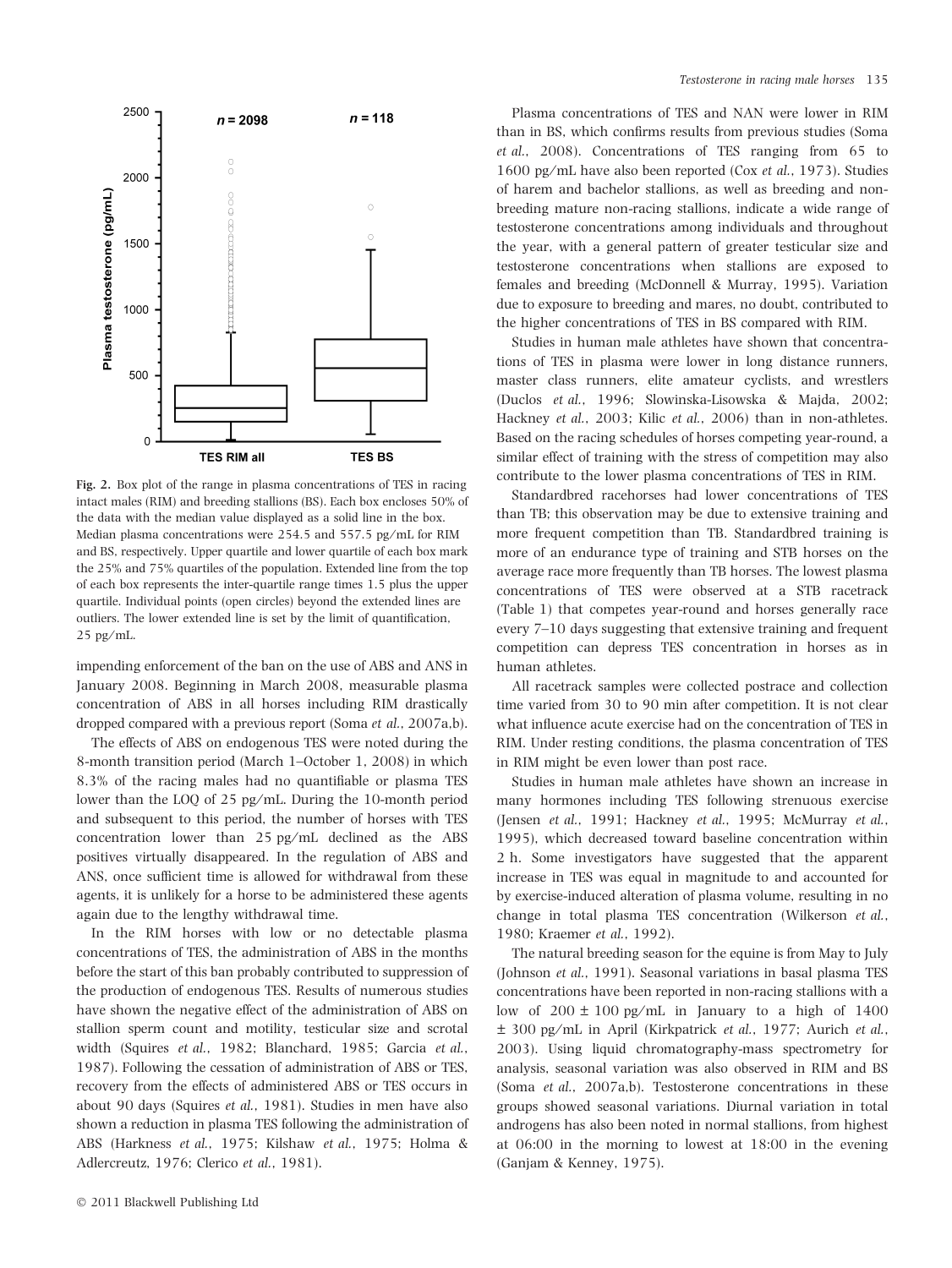Stallions can convert TES to estrogens (estrone and  $17\alpha$ estradiol) by the Leydig cell of the testis. Neutral C18-steroids such as 19-nortestosterone (nandrolone) and 19-norandrostendione have also been measured. The urinary excretion of NAN in the intact male and other 19-neutral steroids have been demonstrated (Bedrak & Samuels, 1969; Houghton et al., 1984; Dintinger et al., 1989; Dumasia et al., 1989). Results of subsequent studies using radioimmunoassay for quantification of NAN supported the endogenous secretion by its presence in both plasma and testis. The assumption made by the authors was that at the time of collection of the plasma sample, the biosynthesis of NAN from TES was not taking place in all horses, as TES was quantified in all the male horses involved, but NAN was not (Benoit et al., 1985). Results of our present study support observations that NAN was not detected in all RIM and when present, concentrations of NAN were not related to those of TES. Nandrolone has been quantified in the plasma of BS, but not in non-racing geldings and females (Soma et al., 2007a,b).

Absence of NAN in approximately 40% of plasma samples collected from racing and nonracing male horses suggests that the production of NAN was a post-collection process rather than endogenous production in the horse. We are suggesting that the presence of NAN resulted from spontaneous ex-vivo conversion from a precursor in plasma samples that was not immediately analyzed following collection (You et al., 2010). This aspect will be discussed in detail elsewhere. Post-race blood samples used in this study vary in time from collection to final processing as they may be retained at the racetrack for up to 2–4 days prior to shipment to the laboratory. Samples were refrigerated at the racetrack, but not during transportation to the laboratory. Delivery of test samples to the laboratory was by next day service.

Other studies have suggested that the detection of NAN in the extract of the testis and urine could be an artifact of the analytical procedure (Dumasia et al., 1989; Houghton et al., 2007). In drug surveillance programs, the separation of apparently naturally occurring NAN from administered NAN in the urine of intact male horses was based on the urine ratio of quantified 5 $\alpha$ -estrane-3 $\beta$ ,17 $\alpha$ -diol and 5(10)-esrtane-3 $\beta$ ,17 $\alpha$ -diol or the total quantity of  $5(10)$ -estrane-3 $\beta$ ,17 $\alpha$ -diol (Dehennin et al., 2007).

Urinary NAN may be a product of decarboxylation of testosterone-19-oic acid and NAN detected may be an artifact (Houghton et al., 2007). We have suggested that LC-MS method of analysis was unlikely to produce decarboxylation in plasma due to the absence of acid solvolysis of the sample extracts and the more gentle procedure used for the extraction of steroids from plasma (Guan et al., 2005; You et al., 2009).

Boldenone sulphate was reported to be an endogenous hormone in the male horse because it was detected in urine samples collected from intact male horses (Ho et al., 2004). However, we have not detected boldenone in any of the plasma samples collected from BS and RIM horses (Guan et al., 2005; Soma et al., 2008). Following full implementation on the ban of the use of ABS and ANS in PA, boldenone was not detected in plasma samples collected from RIM horses. This result suggests that boldenone is not endogenous in equine plasma.

In Monitoring test samples for the presence of ABS, ANS, and other drugs, plasma is the matrix of choice as concentrations in urine do not provide a reliable index of the pharmacological actions of drugs. Urine is an unreliable medium to establish withdrawal times for drugs administered. The sensitivity of current analytical systems allows the use of plasma or serum and does not require the concentrating effects of urine for the detection of low concentrations of drugs administered to competing horses. Racing jurisdiction that uses urine to regulate the administration of ABS and ANS does not regulate TES in the intact male. This is due to the complex mixture of the various metabolic products of the male hormones. Detection, quantification and confirmation of the presence of anabolic steroids are easier and more reliable in plasma or serum than in urine. Anabolic steroids are extensively metabolized in the body, and the metabolites are excreted into urine, which further complicates the analytical processes and the results obtained. Consequently, parent ABS or ANS may not be detectable in urine, and the metabolites are difficult to confirm due to interferences from endogenous androgenic steroids that are similar in chemical structure to the metabolites of exogenous anabolic steroids administered. Plasma or serum is a cleaner matrix and the extraction of drugs from this matrix is simplified, faster and allows the use of rapid through-put analytical procedures. A very low concentration in urine may not reflect a measurable concentration of drug in blood. Hair is not commonly used as a matrix in the racing industry because of logistics in the collection, and in some states, it would require a legislative mandate to include hair as one of the matrices for drug testing. In addition, unlike blood and urine, hair is used in retrospective testing to estimate the length of time the drug has been used in the horse or human athlete. As ABS in all horses and ANS in geldings and females have zero tolerance, length of time of abuse of these drugs in the horse is irrelevant.

Based on the current data, the upper threshold plasma concentration of TES in RIM should remain at the previously suggested plasma concentration of 2000 pg ⁄ mL (Soma et al., 2008).

#### ACKNOWLEDGMENTS

This study has been supported by the Pennsylvania Horse and Harness Racing Commissions and in part by the Pennsylvania Standardbred Horseman Association at Pocono Downs and Chester Downs, Meadows Standardbred Owners Association and the Horsemen Benevolent and Protective Association at Penn National and Presque Isle Downs. The authors thank Hanover Shoe and Castle Rock Farms for the kind permission to use their breeding stallions in this study. The excellent technical assistance provided by F. Hao, X. Li, D. Tsang is appreciated.

# **REFERENCES**

Aurich, J.E., Kranski, S., Parvizi, N. & Aurich, C. (2003) Somatostatin treatment affects testicular function in stallions. Theriogenology, 60, 163–174.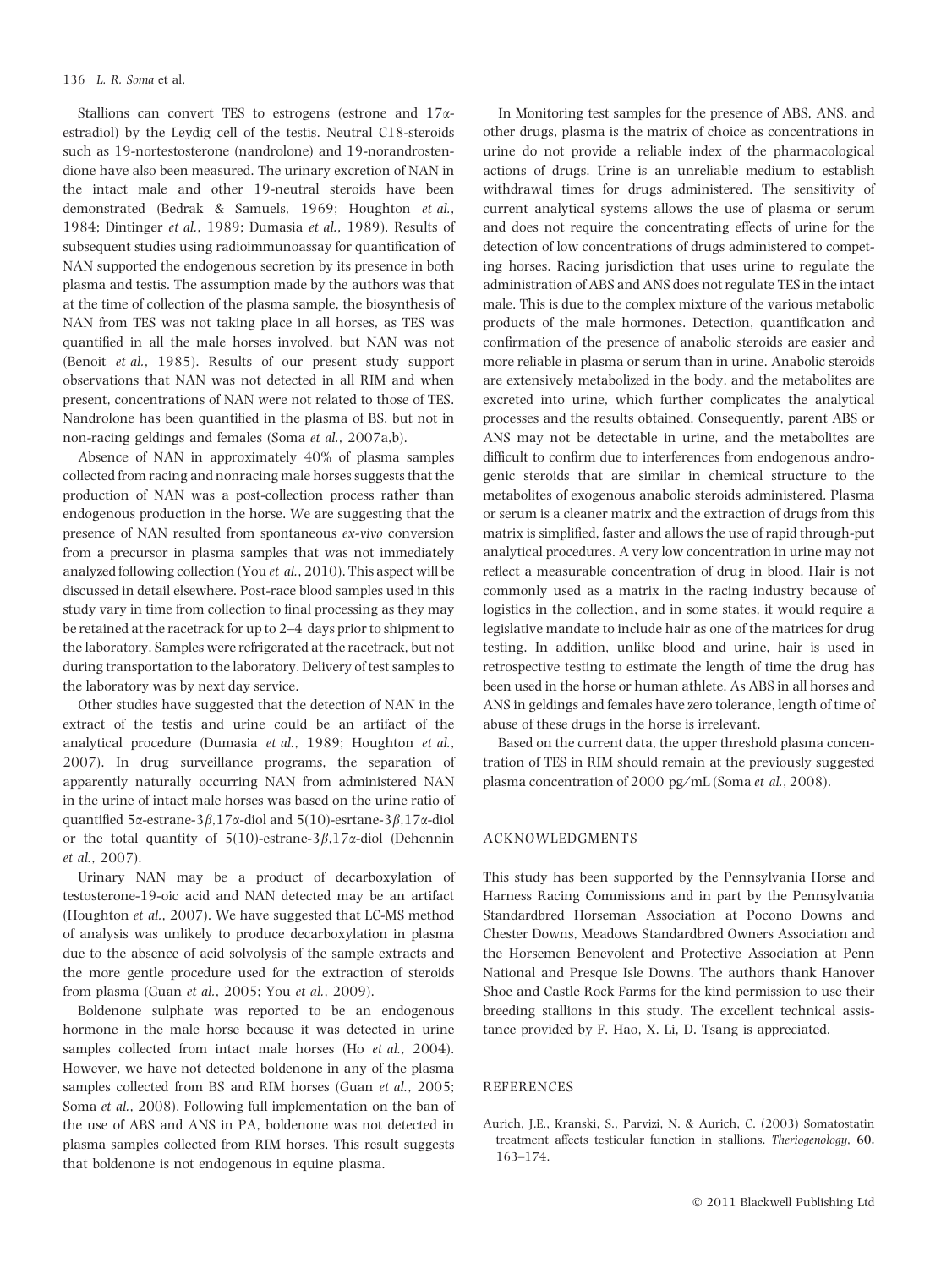- Bedrak, E. & Samuels, L.T. (1969) Steroid biosynthesis by the equine testis. Endocrinology, 85, 1186–1195.
- Benoit, E., Garnier, F., Courtot, D. & Delatour, P. (1985) Radioimmunoassay of 19 nor testosterone. Evidence of its secretion by the testis of the stallion. Annales de Recherches Veterinaires, 16, 379–383.
- Blanchard, T.L. (1985) Some effects of anabolic steroids especially on stallions. Compendium on Continuing Education for the Practicing Veterinarian, 7, S364–S371.
- Clerico, A., Ferdeghini, M., Palombo, C., Leoncini, R., Del Chicca, M.G., Sardano, G. & Mariani, G. (1981) Effect of anabolic treatment on the serum levels of gonadotropins, testosterone, prolactin, thyroid hormones and myoglobin of male athletes under physical training. Journal of Nuclear Medicine & Allied Sciences, 25, 79–88.
- Cox, J.E., Williams, J.H., Rowe, P.H. & Smith, J.A. (1973) Testosterone in normal, cryptorchid and castrated male horses. Equine Veterinary Journal, 5, 85–90.
- Dehennin, L., Bonnaire, Y. & Plou, P. (2007) Detection of nandrolone administration to the entire male horse by a provisional concentration threshold for urinary oestranediol determined by gas chromatographymass spectrometry. Equine Veterinary Journal, 39, 186–188.
- Dintinger, T., Gaillard, J.L., Zwain, I., Bouhamidi, R. & Silberzahn, P. (1989) Synthesis and aromatization of 19-norandrogens in the stallion testis. Journal of Steroid Biochemistry, 32, 537–544.
- Duclos, M., Corcuff, J.B., Rashedi, M., Fougere, V. & Manier, G. (1996) Does functional alteration of the gonadotropic axis occur in endurance trained athletes during and after exercise? A preliminary study European Journal of Applied Physiology & Occupational Physiology, 73, 427– 433.
- Dumasia, M.C., Houghton, E. & Jackiw, M. (1989) Steroids in equine testes: the identification of endogenous 19-hydroxy and 19-nor neutral steroids by gas chromatography–mass spectrometry. Journal of Endocrinology, 120, 223–229.
- Ganjam, V.K. & Kenney, R.M. (1975) Androgens and oestrogens in normal and cryptorchid stallions. Journal of Reproduction  $\mathcal E$  Fertility, Suppl. 23, 67–73.
- Ganjam, V.K., Murphy, B.E., Chan, T.H. & Currie, P.A. (1973) Mass spectrometric identification of testosterone, androstenedione, dehydroepiandrosterone, dihydrotestosterone, and androstanediol in human peripheral plasma. Journal of Steroid Biochemistry, 4, 443–450.
- Garcia, M.C., Ganjam, V.K., Blanchard, T.L., Brown, E., Hardin, K., Elmore, R.G., Youngquist, R.S., Loch, W.E., Ellersieck, M.R. & Balke, J.M. (1987) The effects of stanozolol and boldenone undecylenate on plasma testosterone and gonadotropins and on testis histology in pony stallions. Theriogenology, 28, 109–119.
- Guan, F., Uboh, C.E., Soma, L.R., Luo, Y., Rudy, J. & Tobin, T. (2005a) Detection, quantification and confirmation of anabolic steroids in equine plasma by liquid chromatography and tandem mass spectrometry. Journal of Chromatography B: Analytical Technologies in the Biomedical & Life Sciences, 829, 56–68.
- Guan, F., Soma, L.R., Luo, Y., Uboh, C.E. & Peterman, S. (2006) Collision-induced dissociation pathways of anabolic steroids by electrospray ionization tandem mass spectrometry. Journal of the American Society for Mass Spectrometry, 17, 477–489.
- Hackney, A.C., Premo, M.C. & McMurray, R.G. (1995) Influence of aerobic versus anaerobic exercise on the relationship between reproductive hormones in men. Journal of Sports Sciences, 13, 305–311.
- Hackney, A.C., Szczepanowska, E. & Viru, A.M. (2003) Basal testicular testosterone production in endurance-trained men is suppressed. European Journal of Applied Physiology, 89, 198–201.
- Harkness, R.A., Kilshaw, B.H. & Hobson, B.M. (1975) Effects of large doses of anabolic steroids. British Journal of Sports Medicine, 9, 70–73.
- Ho, E.N., Yiu, K.C., Tang, F.P., Dehennin, L., Plou, P., Bonnaire, Y. & Wan, T.S.M. (2004) Detection of endogenous boldenone in the entire

male horses. Journal of Chromatography B: Analytical Technologies in the Biomedical & Life Sciences, 808, 287–294.

- Holma, P. & Adlercreutz, H. (1976) Effect of an anabolic steroid (metandienon) on plasma LH-FSH, and testosterone and on the response to intravenous administration of LRH. Acta Endocrinologica, 83, 856– 864.
- Houghton, E., Copsey, J., Dumasia, M.C., Haywood, P.E., Moss, M.S. & Teale, P. (1984) The identification of C-18 neutral steroids in normal stallion urine. Biomedical Mass Spectrometry, 11, 96–99.
- Houghton, E., Teale, P. & Dumasia, M.C. (2007) Studies related to the origin of C18 neutral steroids isolated from extracts of urine from the male horse: the identification of urinary 19-oic acids and their decarboxylation to produce estr-4-en-17beta-ol-3-one (19-nortestosterone) and estr-4-ene-3,17-dione (19-norandrost-4-ene-3,17-dione) during sample processing. Analytica Chimica Acta, 586, 196–207.
- Jensen, J., Oftebro, H., Breigan, B., Johnsson, A., Ohlin, K., Meen, H.D., Stromme, S.B. & Dahl, H.A. (1991) Comparison of changes in testosterone concentrations after strength and endurance exercise in well trained men. European Journal of Applied Physiology & Occupational Physiology, 63, 467-471.
- Johnson, L., Varner, D.D. & Thompson, D.L. Jr (1991) Effect of age and season on the establishment of spermatogenesis in the horse. Journal of Reproduction & Fertility – Supplement, 44, 87–97.
- Kilic, M., Baltaci, A.K., Gunay, M., Gokbel, H., Okudan, N. & Cicioglu, I. (2006) The effect of exhaustion exercise on thyroid hormones and testosterone levels of elite athletes receiving oral zinc. Neuroendocrinology Letters, 27, 247–252.
- Kilshaw, B.H., Harkness, R.A., Hobson, B.M. & Smith, A.W. (1975) The effects of large doses of the anabolic steroid, methandrostenolone, on an athlete. Clinical Endocrinology, 4, 537–541.
- Kirkpatrick, J.F., Wiesner, L., Kenney, R.M., Ganjam, V.K. & Turner, J.W. (1977) Seasonal variation in plasma androgens and testosterone in the North American wild horse. Journal of Endocrinology, 72, 237–238.
- Kraemer, R.R., Kilgore, J.L., Kraemer, G.R. & Castracane, V.D. (1992) Growth hormone, IGF-I, and testosterone responses to resistive exercise. Medicine & Science in Sports & Exercise, 24, 1346–1352.
- McDonnell, S.M. & Murray, S.C. (1995) Bachelor and harem stallion behavior and endocrinology. Equine Reproduction VI, Biology of Reproduction Monograph, Series, 1, 35–148.
- McMurray, R.G., Eubank, T.K. & Hackney, A.C. (1995) Nocturnal hormonal responses to resistance exercise. European Journal of Applied Physiology & Occupational Physiology, 72, 121–126.
- Silberzahn, P., Gaillard, J.L., Quincey, D., Dintinger, T. & Al-Timimi, I. (1988) Aromatization of testosterone and 19-nortestosterone by a single enzyme from equine testicular microsomes. Differences from human placental aromatase. Journal of Steroid Biochemistry, 29, 119– 125.
- Slowinska-Lisowska, M. & Majda, J. (2002) Hormone plasma levels from pituitary-gonadal axis in performance athletes after the 400 m run. Journal of Sports Medicine & Physical Fitness, 42, 243–249.
- Soma, L.R., Uboh, C.E., Guan, F., McDonnell, S. & Pack, J. (2007a) Pharmacokinetics of Boldenone and Stanozolol and the Results of Quantification of Anabolic and Androgenic Steroids and in Race Horses and Non-Race Horses. Journal of Veterinary Pharmacology and Therapeutics, 30, 1–8.
- Soma, L.R., Uboh, C.E., Guan, F., McDonnell, S. & Pack, J. (2007b) Pharmacokinetics of boldenone and stanozolol and the results of quantification of anabolic and androgenic steroids in race horses and nonrace horses. Journal of Veterinary Pharmacology & Therapeutics, 30, 101–108.
- Soma, L.R., Uboh, C.E., Guan, F. & McDonnell, S. (2008) Plasma concentrations of testosterone and 19-nortestosterone (nandrolone) in the nonracing intact male horse by liquid chromatography-mass